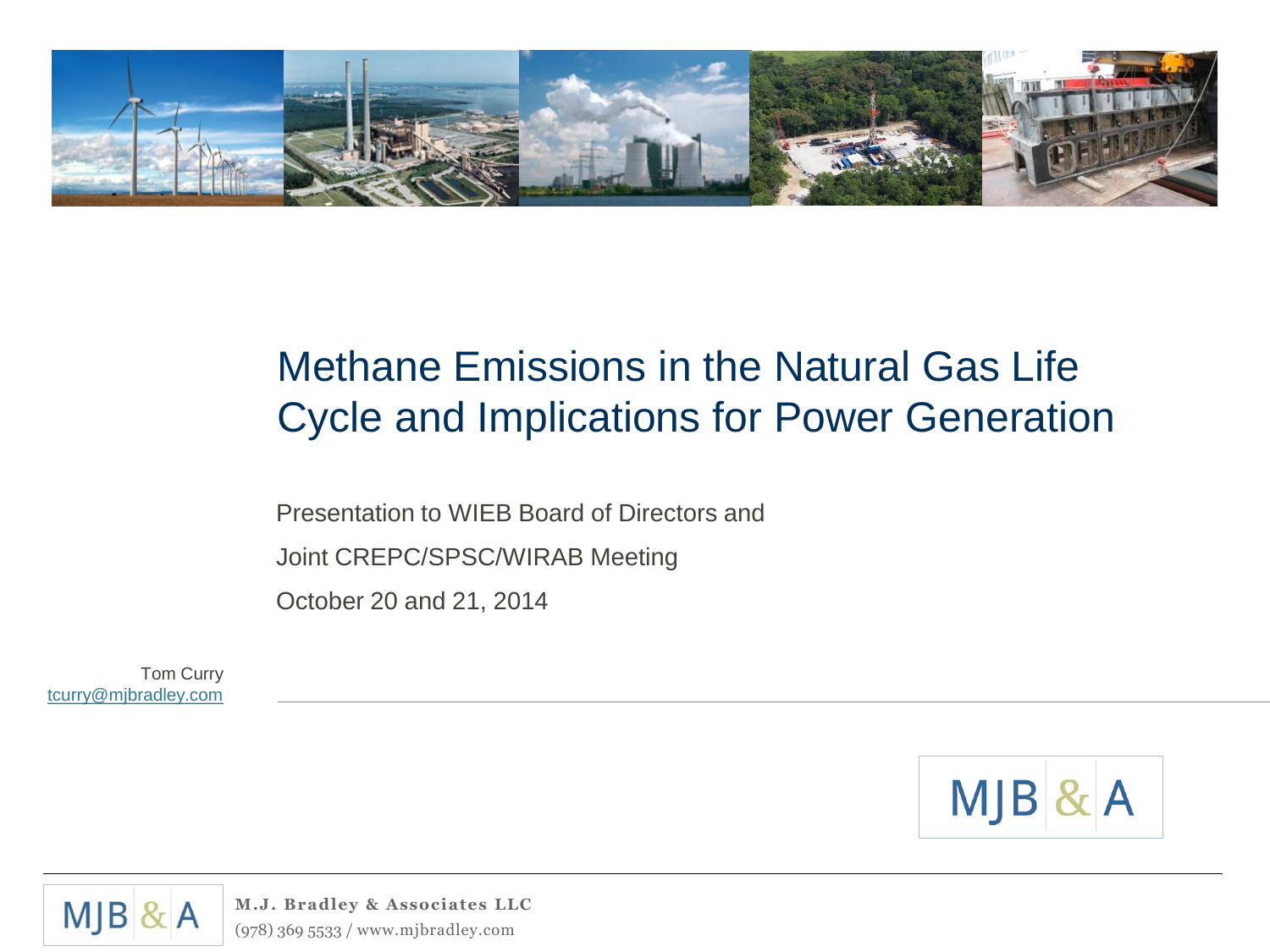## Project Timeline

April 2014: Presentation of preliminary findings to WIEB Board

- September 2014: Delivery of draft report reviewing bottom-up and top-down studies of fugitive and vented methane emissions
- October 2014: Presentation to WIEB Board and Joint CREPC/SPSC/WIRAB Meeting
- *December 2014: Delivery of final report with review of policy scenarios and summary for policymakers*

Draft report with a review of top-down and bottom-up studies will be posted for download from WIEB website

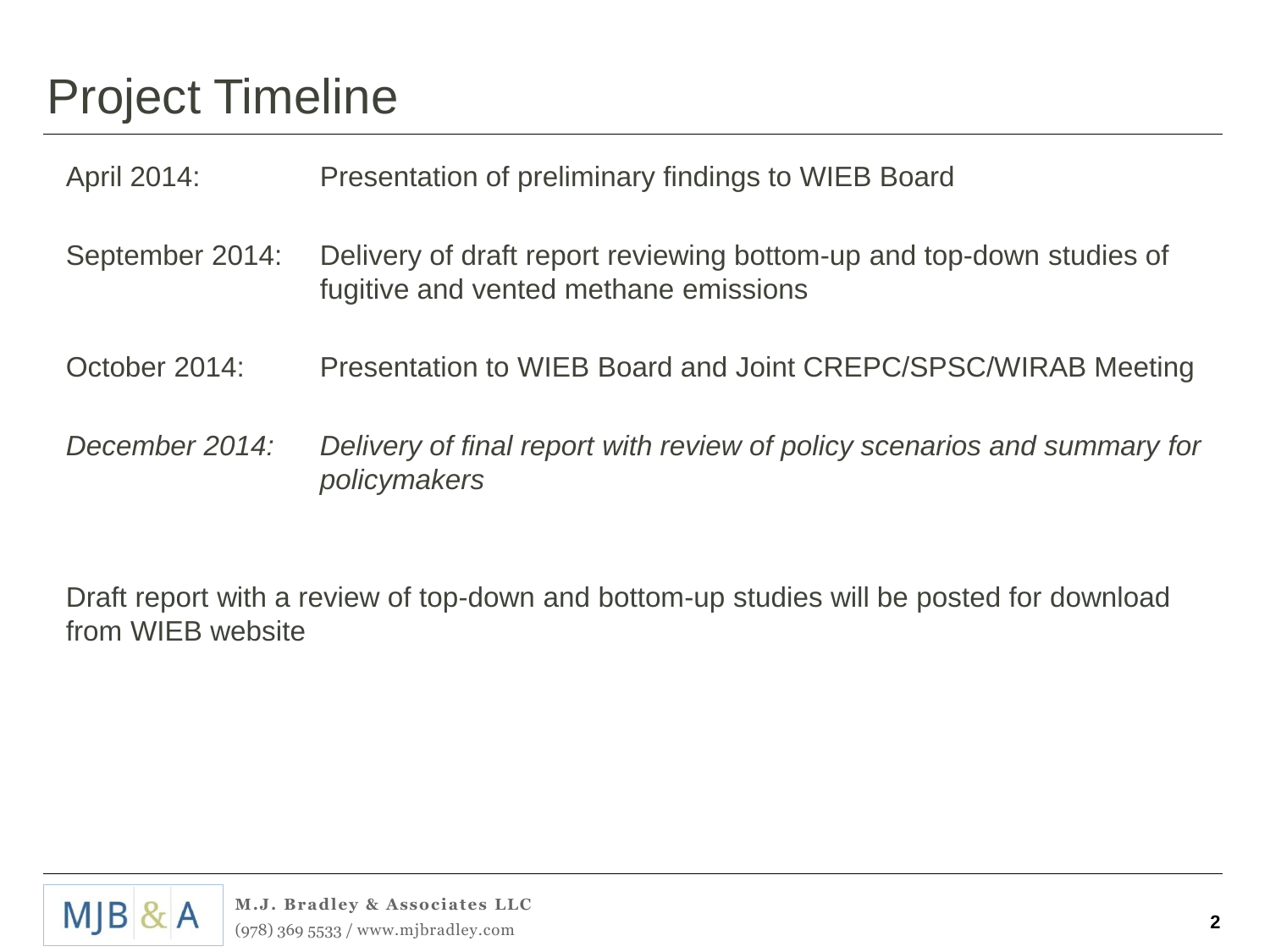## Key Takeaways

- Natural gas combined cycle power plants have about half the life cycle greenhouse gas emissions of coal-fired power plants
	- NGCC's advantage over coal-fired power plants is robust across a range of upstream methane emission scenarios
- Emerging and ongoing research suggests a "fat-tail" issue where a small percentage of sources are responsible for a large percentage of emissions
- Significant actions have been taken by EPA, states, and companies in recent years to reduce emissions associated with the natural gas system
- Discussions continue on ways to address major emission sources, a range of stakeholders are engaged in both regulatory and voluntary activities
	- Anticipate an announcement from EPA on its approach to reduce emissions from natural gas systems by the end of the year

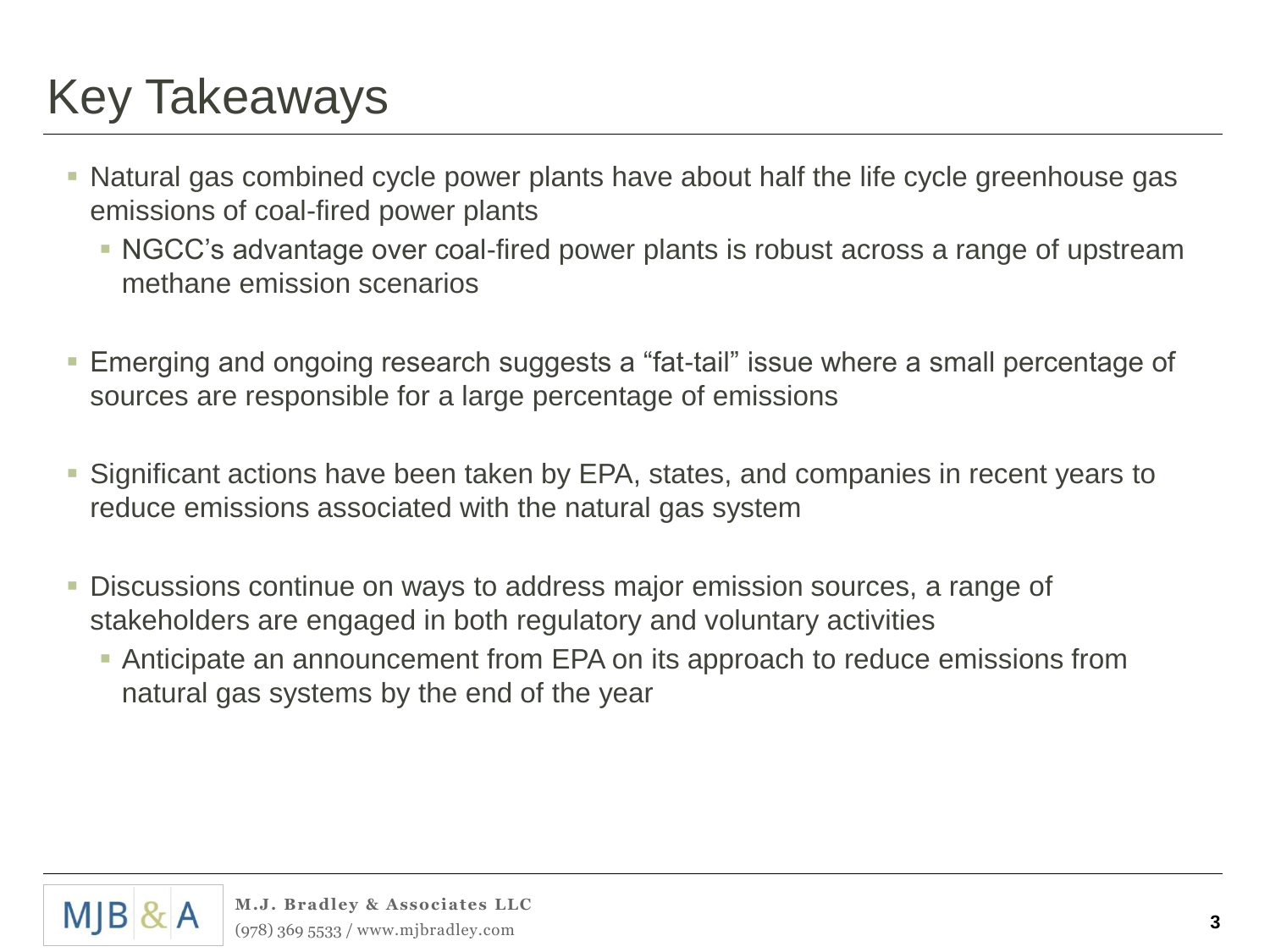## Scope of Life Cycle Assessments



 $MJB$  & A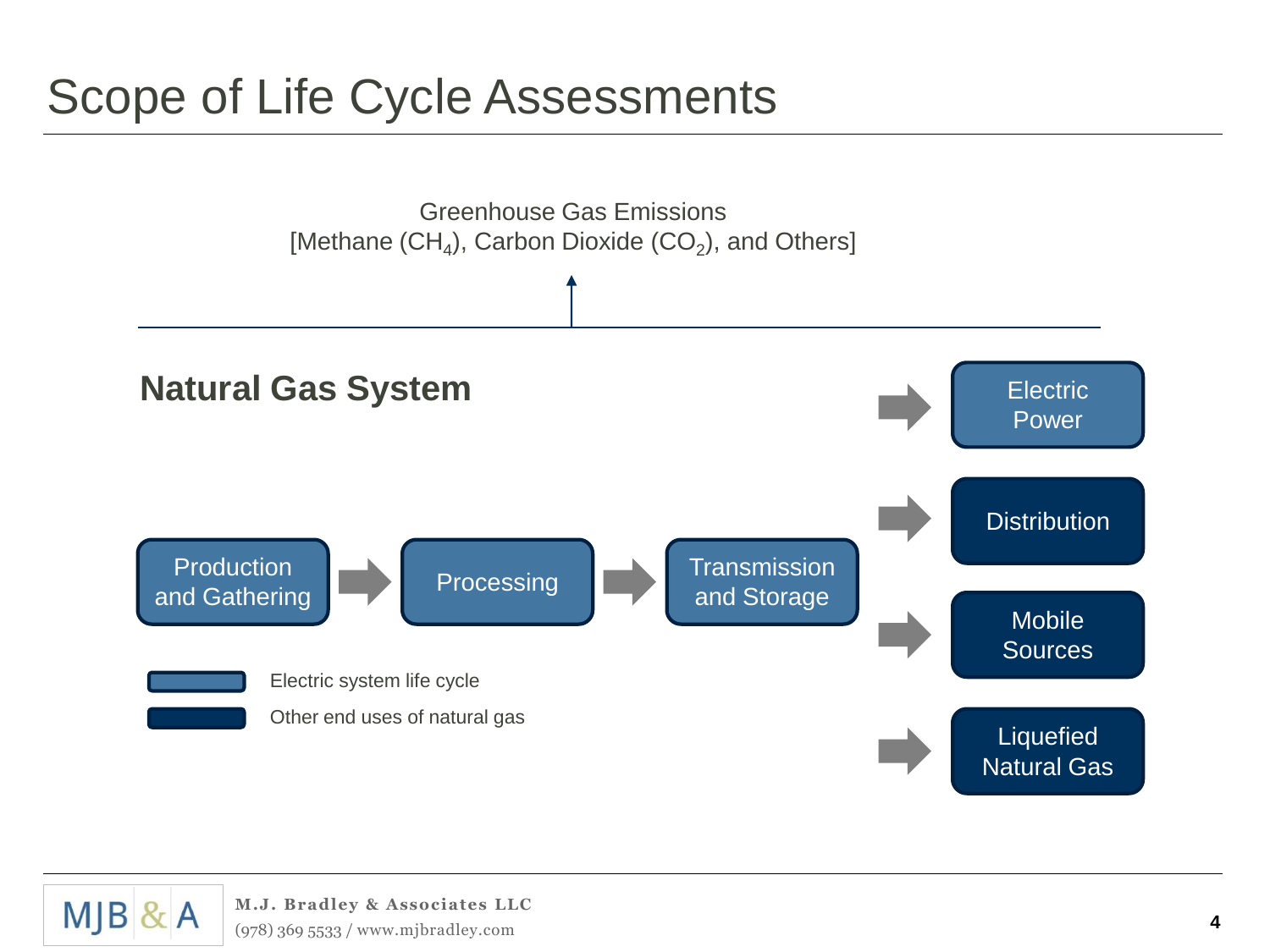# Estimating Fugitive and Vented Methane Emissions



#### Bottom-up Studies

- Direct measurements of emissions at the device or facility level are used to develop emission factors
- Inventories based on emission factors and activity data
- Life cycle assessments based on inventories and measurements

#### Top-down Studies

• Measurements of emissions at facility to national scales, typically take at a location remote from individual pieces of equipment



Photo Source: EPA Gas STAR (<http://www.epa.gov/gasstar/documents/workshops/buenosaires-2008/dim.pdf>) Photo Source: CIRES/NOAA [\(http://cires.colorado.edu/news/press/2013/methaneleaks.html](http://cires.colorado.edu/news/press/2013/methaneleaks.html))

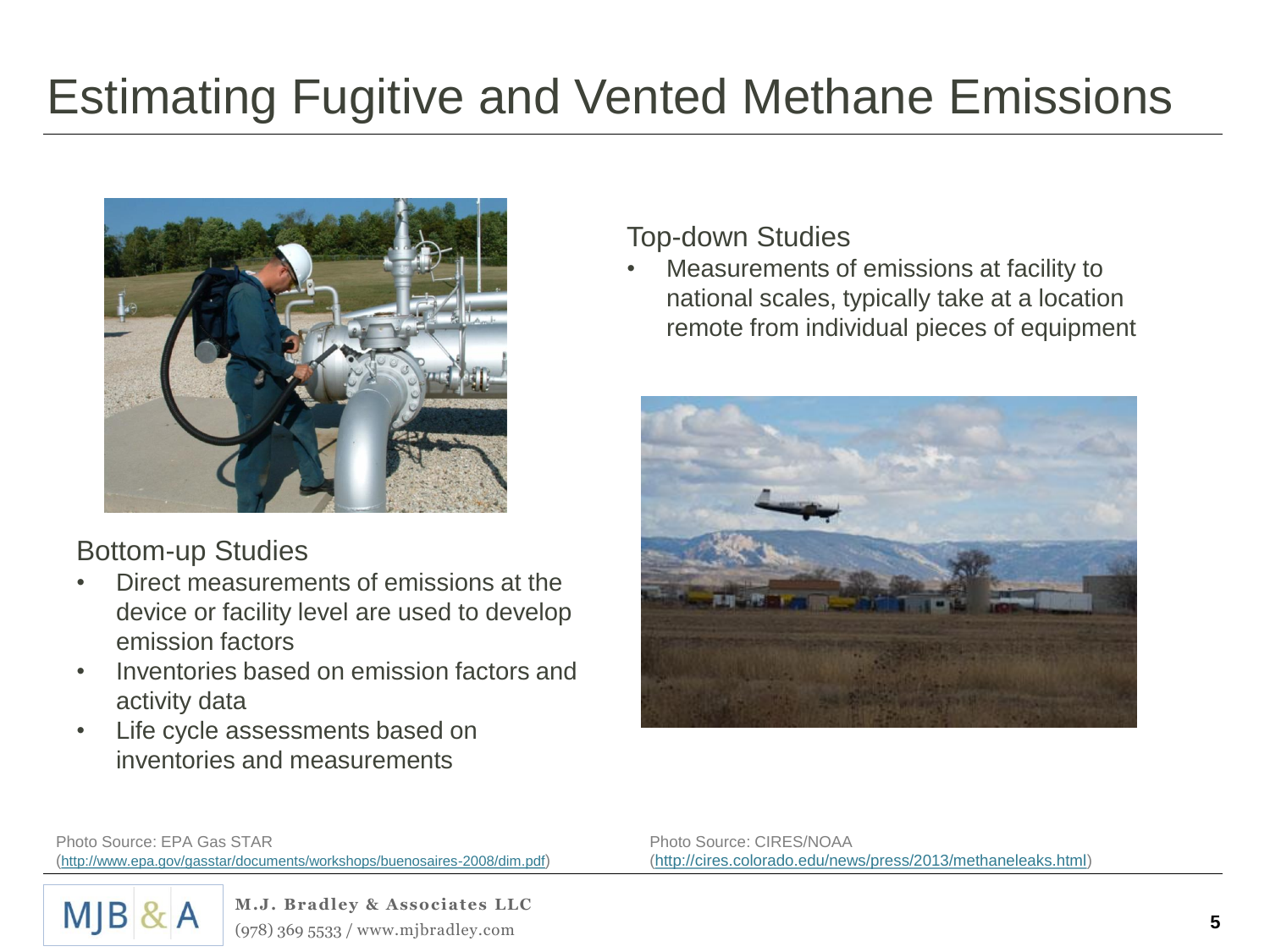## Review of Fugitive and Vented Methane Estimates



Notes: Bottom-up percentages based on normalized rates in Heath et al. 2014 (values normalized to be based on methane emitted divided by natural gas produced). Top-down percentages as reported by individual studies.

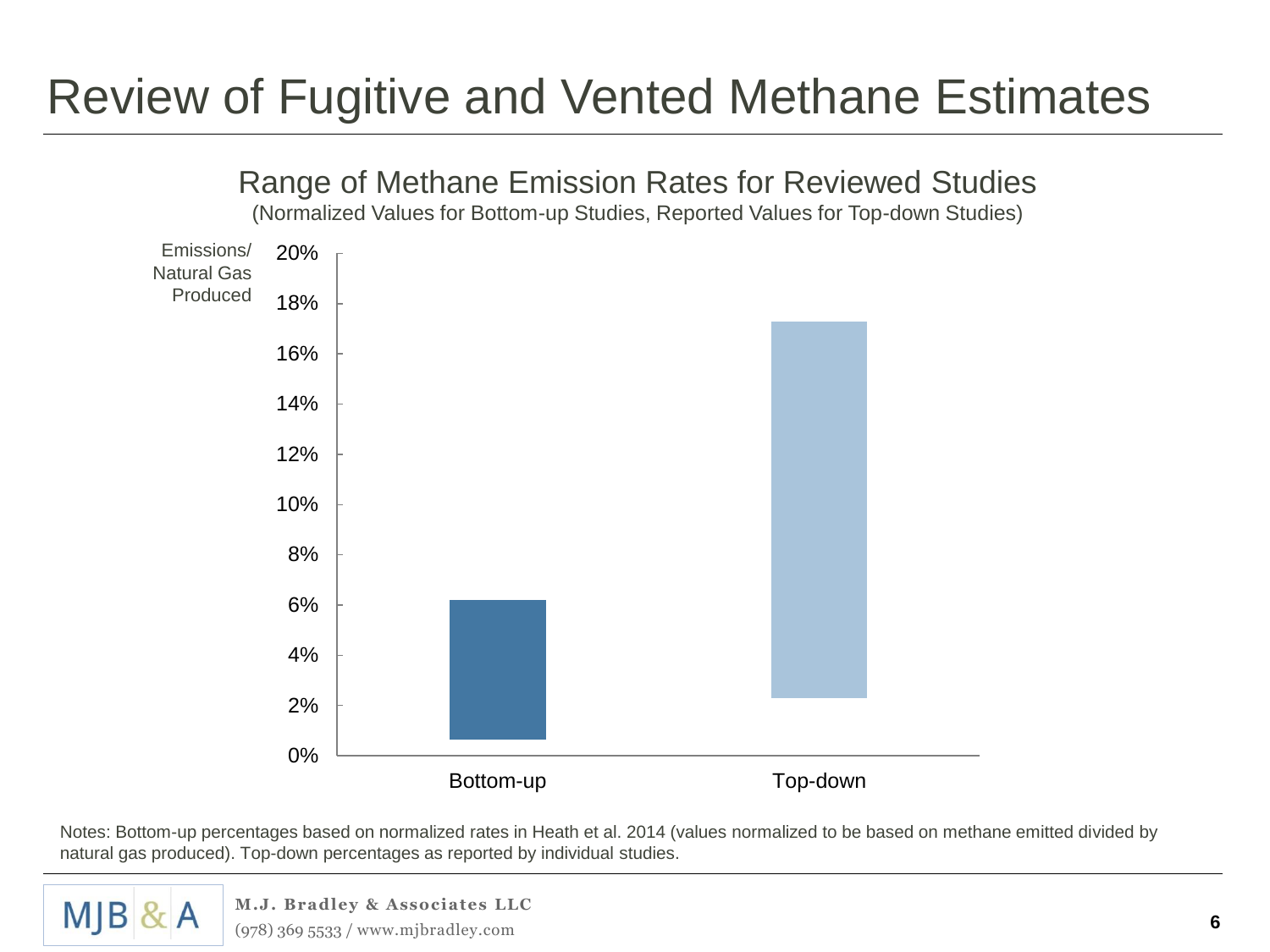## Study by Brandt et al.

#### ENERGY AND ENVIRONMENT

## **Methane Leaks from North American Natural Gas Systems**

A. R. Brandt,<sup>1\*</sup> ± G. A. Heath,<sup>2</sup> E. A. Kort,<sup>3</sup> F. O'Sullivan,<sup>4</sup> G. Pétron,<sup>5,6</sup> S. M. Jordaan,<sup>7</sup> P. Tans,<sup>5</sup> J. Wilcox,<sup>1</sup> A. M. Gopstein,<sup>8</sup>t D. Arent,<sup>2,9</sup> S. Wofsy,<sup>10</sup> N. J. Brown,<sup>11</sup> R. Bradley,<sup>12</sup> G. D. Stucky,<sup>13</sup> D. Eardley,<sup>13</sup> R. Harriss<sup>14</sup>

*Methane emissions from U.S. and Canadian natural gas systems appear larger than official estimates.*

- Examines the relationship between bottom-up and top-down methane studies
- Compares over 200 published methane emissions estimates on a wide range of scales, from emissions measured at individual devices to continental-scale atmospheric emissions readings
- After normalization, national-scale atmospheric measurements typically estimated total national methane emissions to be about 1.5 times greater (based on a range of 1.25 to 1.75 times) than those in the 2013 GHG Inventory
- The study emphasizes that the excess methane detected in atmospheric studies may be attributable to a number of sources, not all of which are related to the natural gas value chain
- **Published in Science Magazine February 14, 2014**

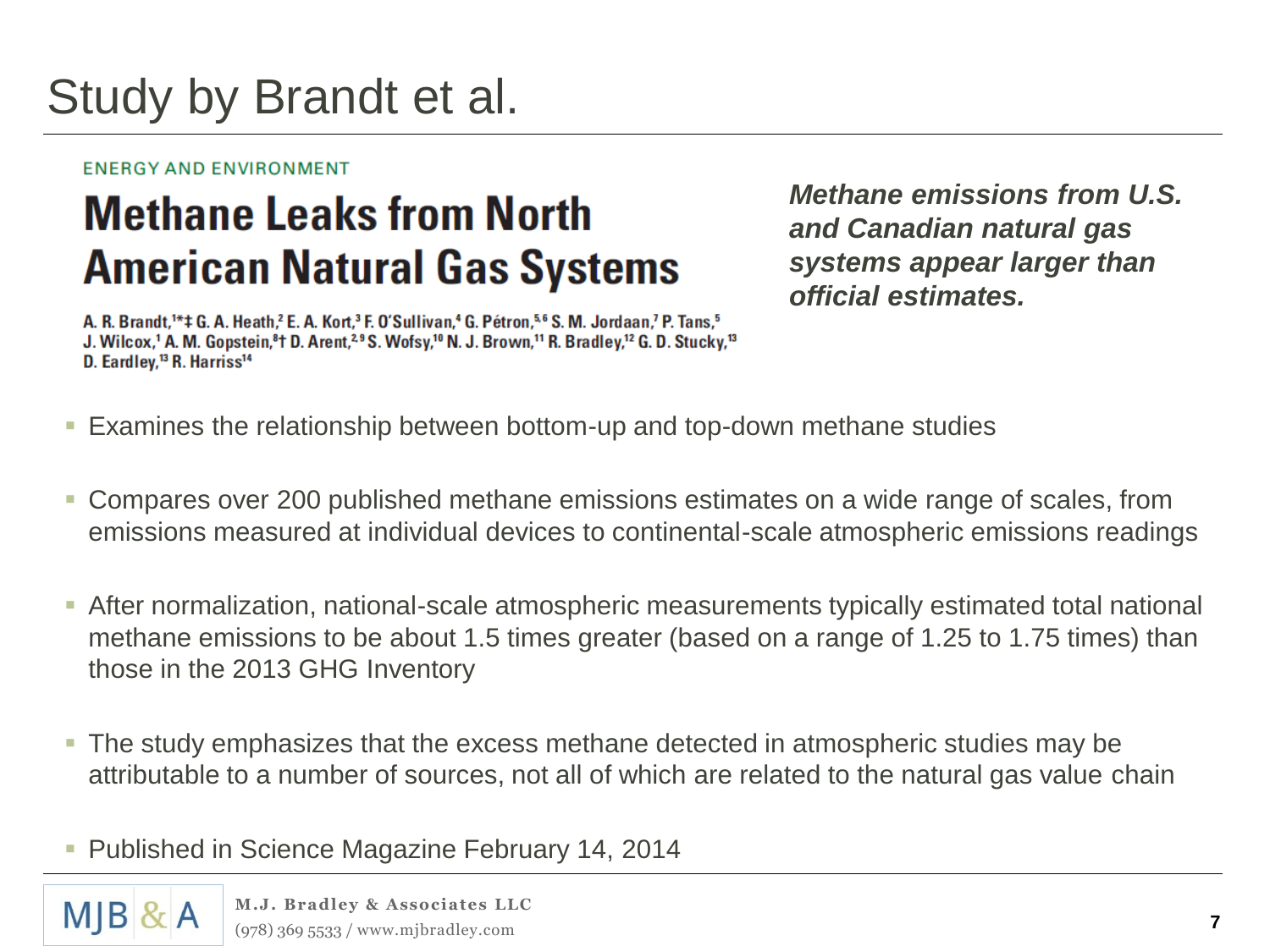# Natural Gas System Emission Sources by Segment

#### **2014 EPA GHG Inventory Implied 2012 Methane Emissions Rate (CH<sup>4</sup> /NG Produced): 1.2%**



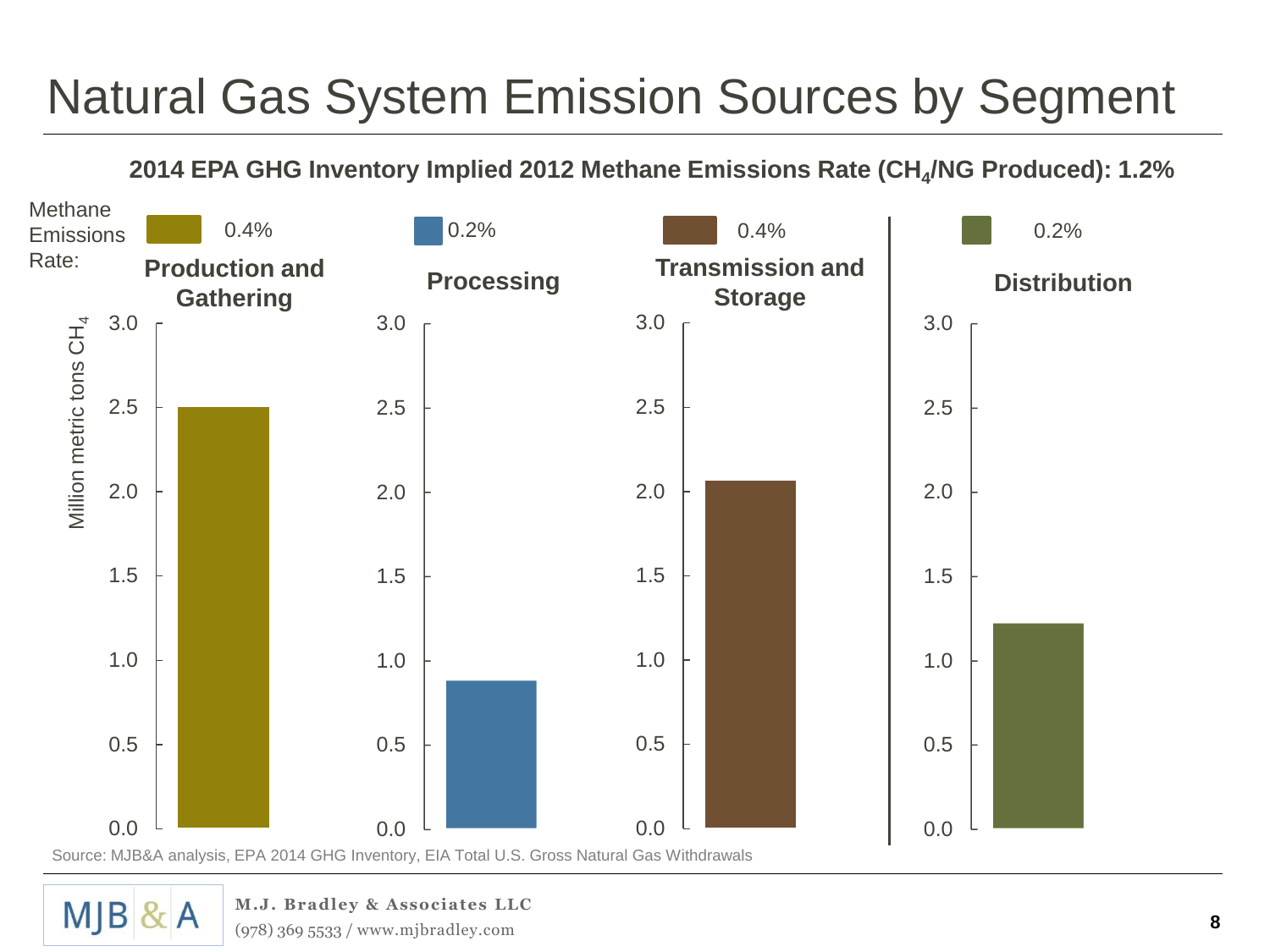## MJB&A Life Cycle Assessment



GWP=34; "Natural Gas, 2014 Inv" based on 2014 EPA GHG Inventory less distribution segment emissions. "Natural Gas, Extreme" based on assigning all Brandt et al. identified excess CH4 to natural gas. Brandt et al. describe such a scenario as implausible.

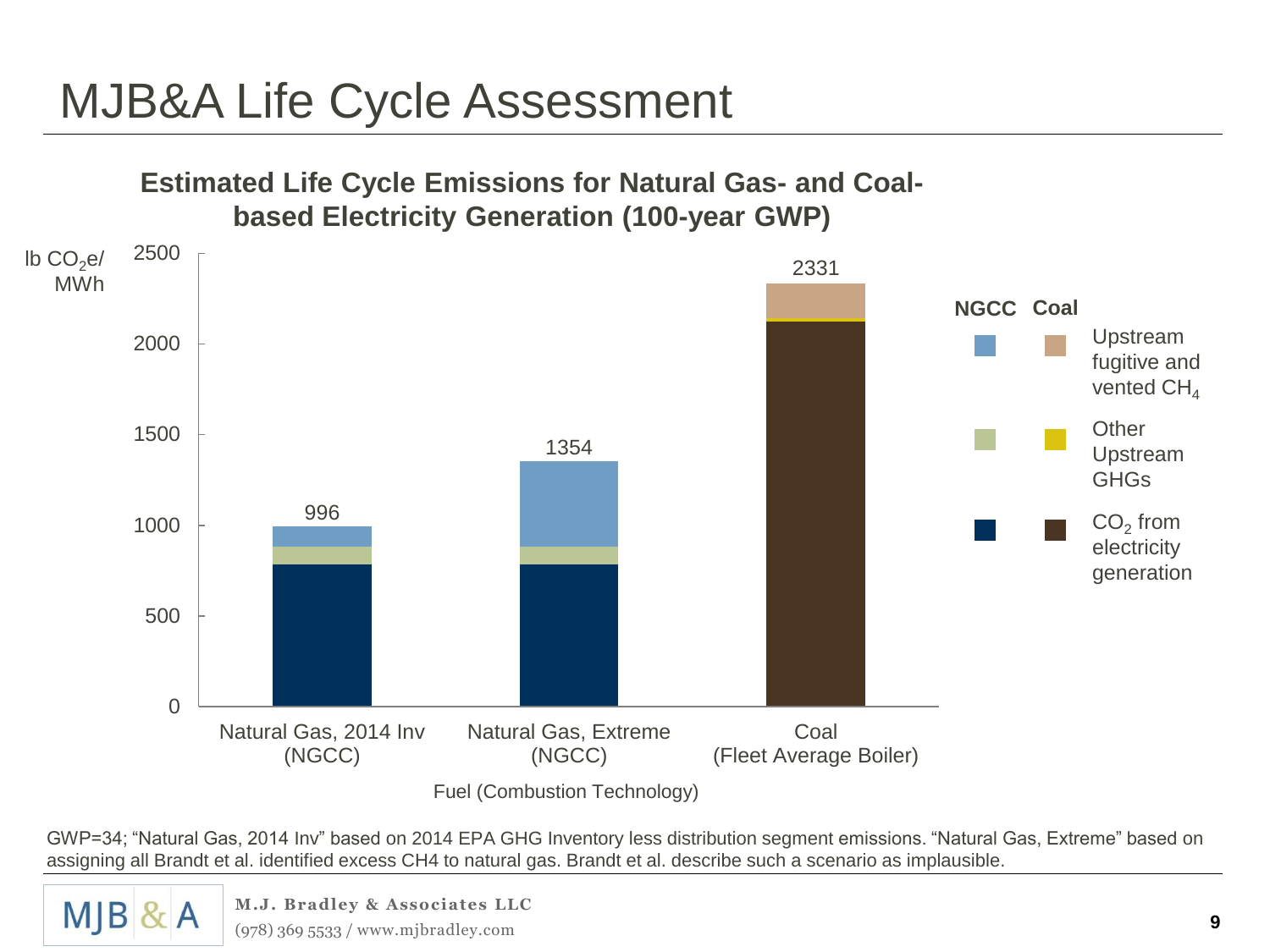### Life Cycle Emissions at Different Emission Rates 100-year GWP



 $M$ JB & A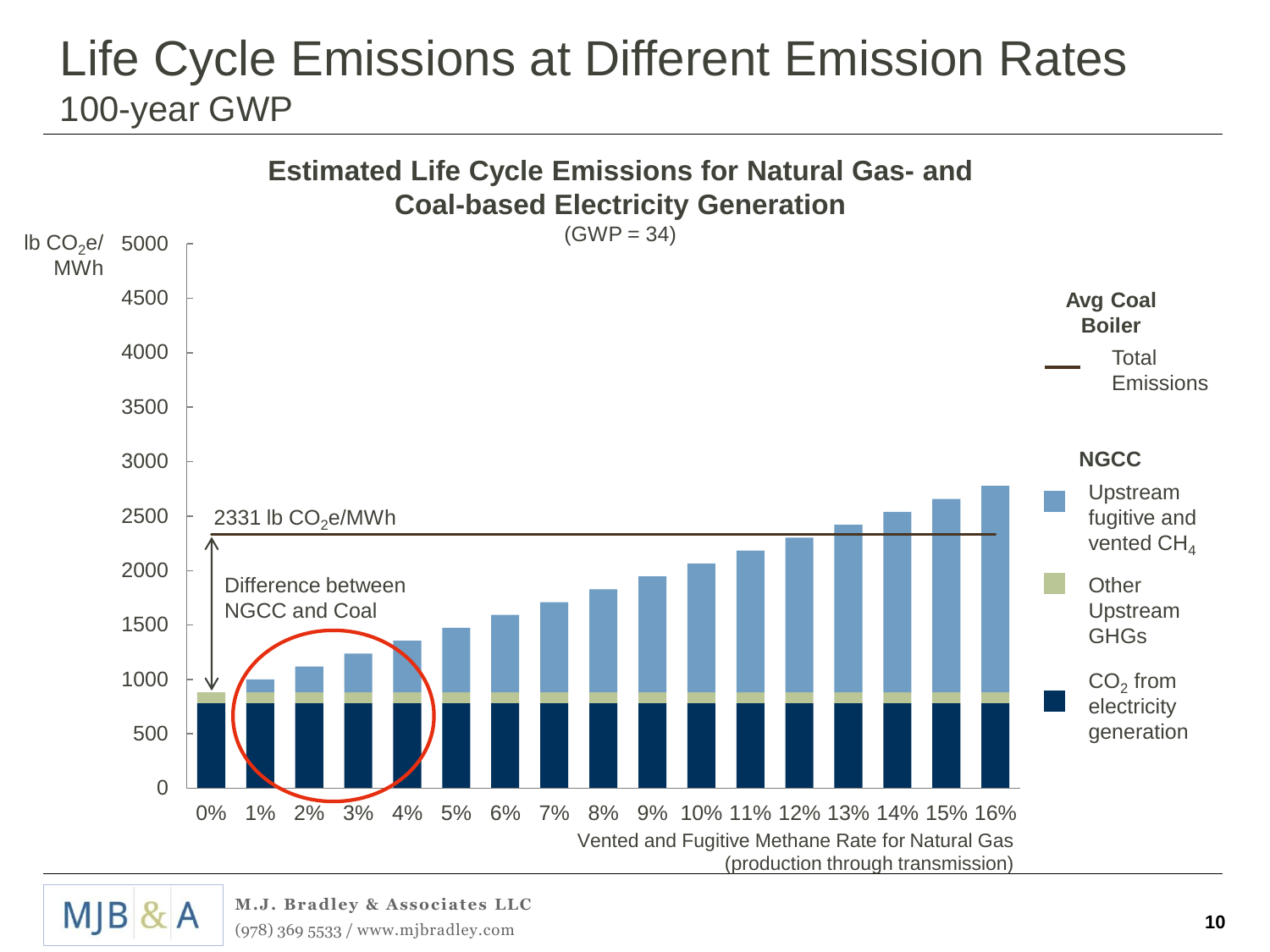### Life Cycle Emissions at Different Emission Rates 20-year GWP



 $M$ JB & A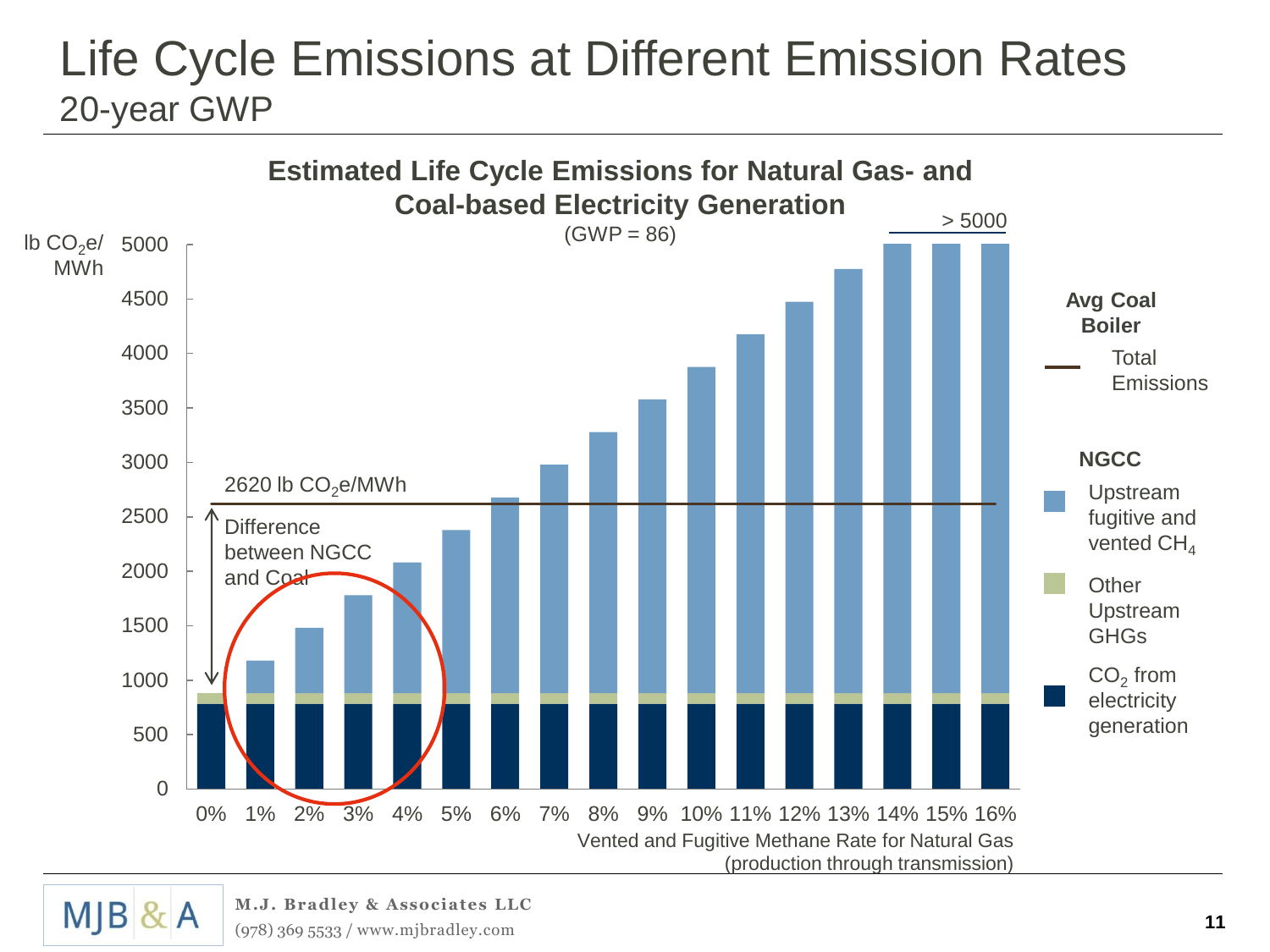# Natural Gas System Emission Sources by Segment

**2014 EPA GHG Inventory Implied 2012 Methane Emissions Rate (CH<sup>4</sup> /NG Produced): 0.97%**



 $M$  $B$  &  $A$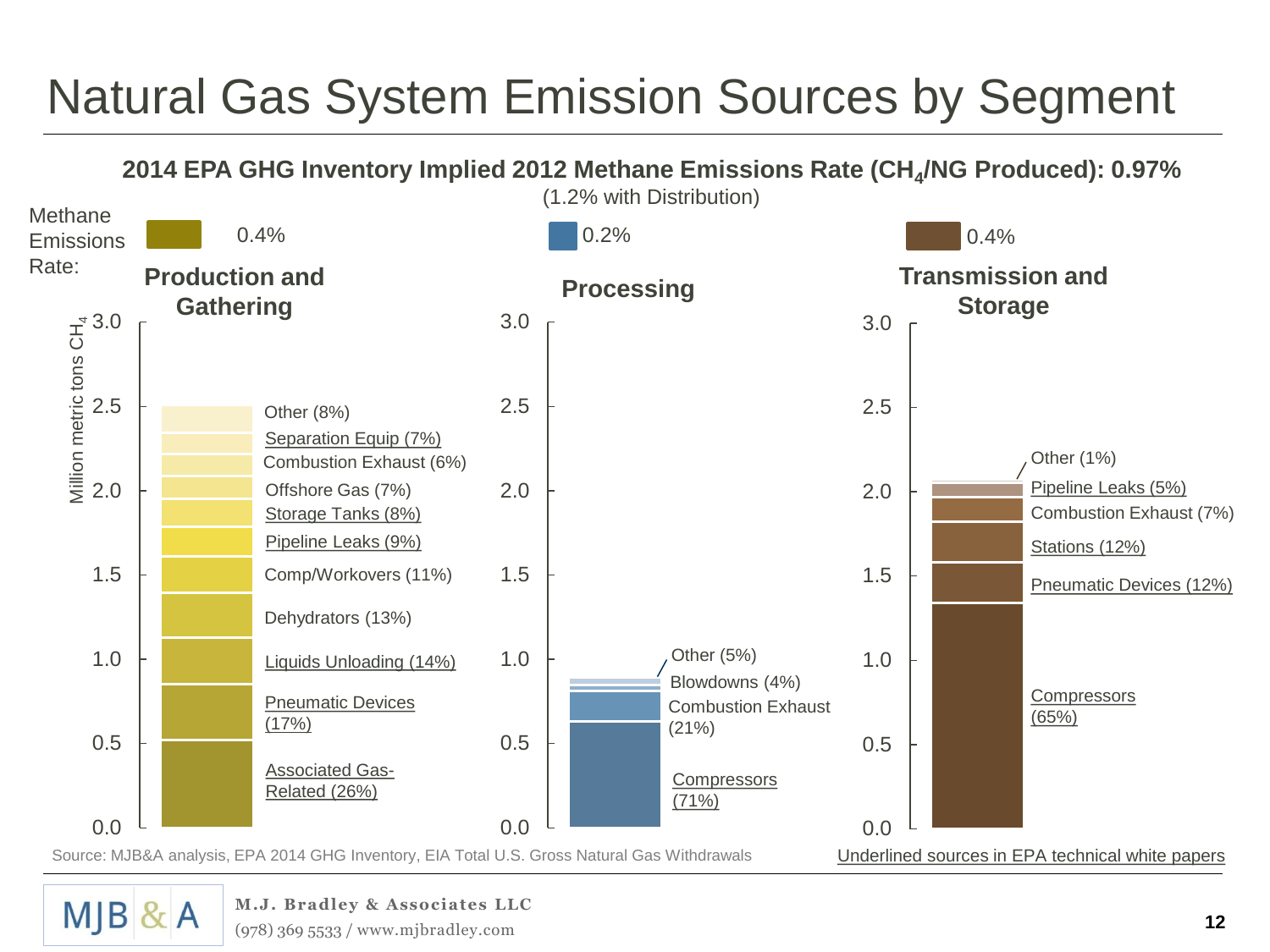### Potential Scope of Federal Actions Under different regulatory frameworks

| <b>Segment</b>                              | <b>Sources</b>  | <b>VOC NSPS</b> | <b>NESHAP</b> | <b>GHG NSPS</b> |
|---------------------------------------------|-----------------|-----------------|---------------|-----------------|
| <b>Production &amp;</b><br><b>Gathering</b> | <b>Existing</b> |                 | $\checkmark$  | $\checkmark$    |
|                                             | <b>New</b>      | $\checkmark$    | $\checkmark$  | $\checkmark$    |
| <b>Processing</b>                           | <b>Existing</b> |                 | $\checkmark$  | $\checkmark$    |
|                                             | <b>New</b>      | $\checkmark$    | $\checkmark$  | $\checkmark$    |
| <b>Transmission &amp;</b><br><b>Storage</b> | <b>Existing</b> |                 |               | $\checkmark$    |
|                                             | <b>New</b>      |                 |               | ✓               |
| <b>Distribution</b>                         | <b>Existing</b> |                 |               | $\mathcal{P}$   |
|                                             | <b>New</b>      |                 |               | $\overline{?}$  |

- *EPA has not defined the scope of its authority and it could differ from our evaluation.*
- *Parallel to any Federal regulatory approach, EPA is pursuing changes to its successful Natural Gas STAR program to recognize industry leaders in methane reduction.*
- *At the same time, stakeholders are pursuing voluntary initiatives including industry best practices and certification programs.*